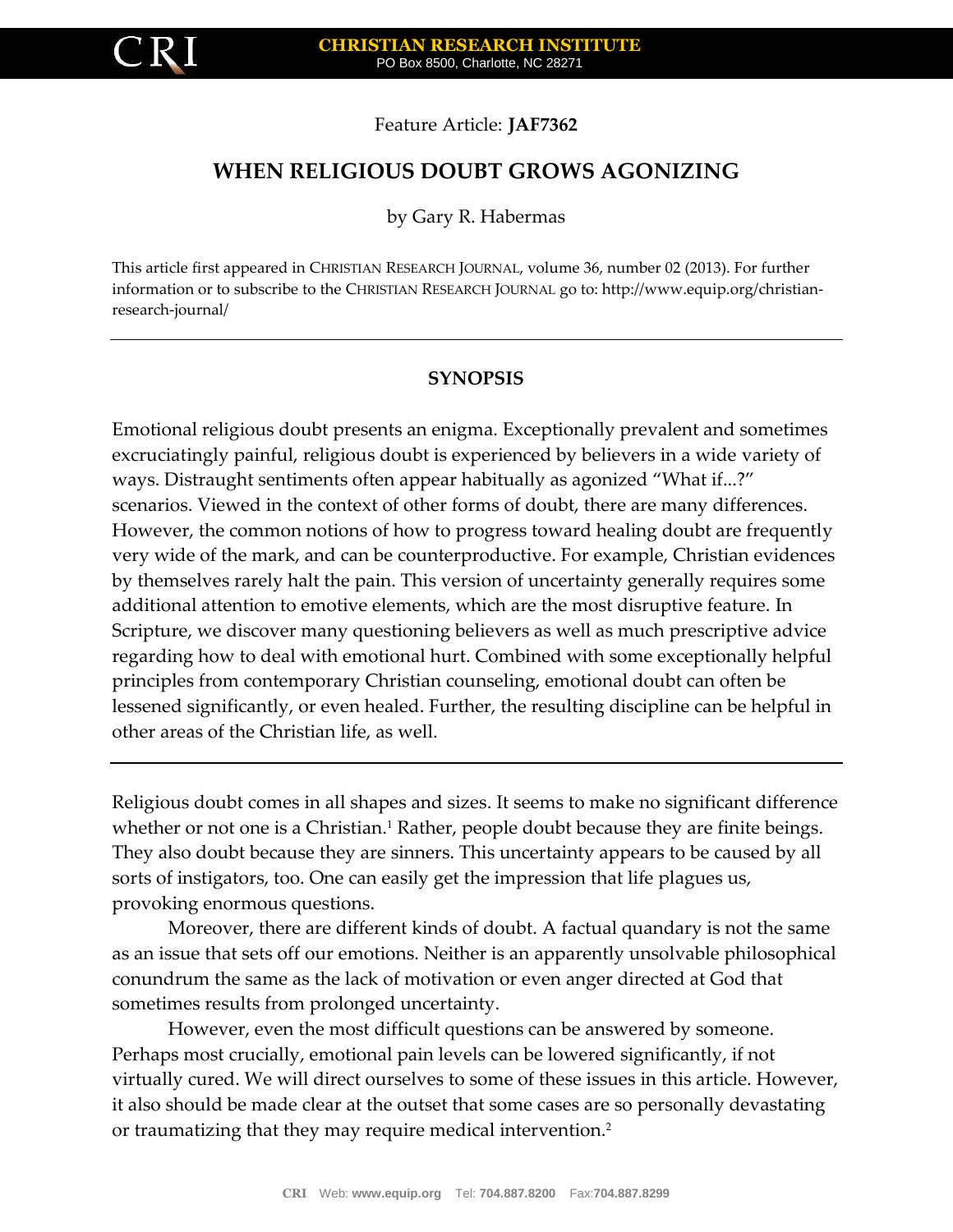## **CHARACTERISTICS OF EMOTIONAL DOUBT**

By way of definition, I often identify religious doubt as uncertainty regarding God or our relationship to Him, as indicated by questions such as the personal assurance that one is a believer, how it can be known that one's beliefs are true, why terrible things may happen in life, or why God seems to be so silent toward us. Unbelievers may experience similar quandaries about their own religious questions, but in this article, I will be addressing Christian believers.

Within the overall category of religious uncertainty, hundreds of discussions with doubters led to my identification of three subspecies: factual or philosophical, emotional, and volitional issues. They are listed in this order because doubt often moves in this direction. Even beginning with casual questions, when these fail to be answered to the individual's satisfaction, the situation often migrates to a more emotional level: "So why doesn't God answer me when I have asked Him repeatedly? Didn't He promise to give wisdom when asked?"

This insistence often festers into even deeper levels of emotional hurt. Sometimes the believer remains right there, living with the incongruity in her (or his) life. But sometimes, usually over a longer period of time, the doubter may grow bitter and reach a volitional impasse where she simply wants to retreat altogether from these sorts of religious discussions: God can stay in His half of the universe and just leave her alone.

Factual or philosophical doubt often concerns either evidential issues of a historical nature, such as the veracity of the resurrection of Jesus or the truthfulness of Scripture, or more abstract philosophical questions such as the existence of God or the problem of pain and suffering. Answering relevant questions like these often affords the greatest relief for these questioners.

Emotional doubt is much more closely interconnected with one's feelings and often surfaces in distressed expressions. Questions quite frequently emerge as distraught "what if" challenges that concentrate not on the actual evidence or answers as much as the mere prospect that we could just somehow be misguided.

More advanced forms of volitional doubt often bypass the specific issues and details altogether and simply prefer to leave the subject alone. This variety is frequently uninterested in theological or evidential discussions, or even in answering one's own questions, and may have progressed to a deadened or "burned out" state that lacks the motivation to practice one's beliefs. Often following some kind of emotional hurt of a religious nature, such as a trusted pastor experiencing a moral lapse, the volitional doubter at worst may seem to avoid outward religious expression, sometimes due to anger at God.

Of these three varieties of religious doubt, factual or philosophical expressions are often less complicated in terms of dealing with painful issues, though the subject matter is usually more intellectual and often requires more sophisticated answers. Ideally, when the questions are addressed adequately, the issue is over.

Emotional doubt is the most common, as well as the most painful, presumably due at least in part to the presence of anxiety, depression, and perhaps anger. It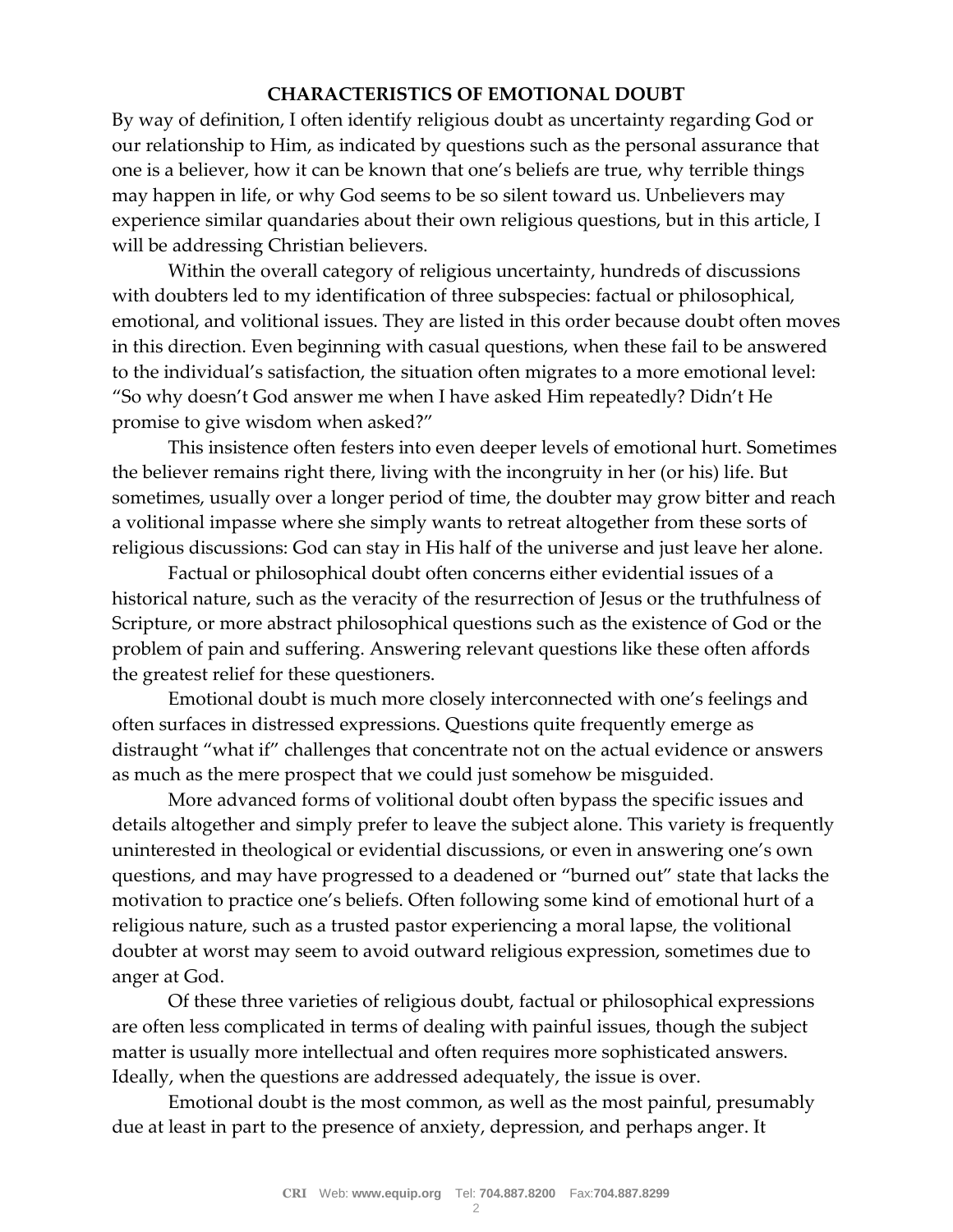frequently tends to invite more intervention. The same old questions are habitually repeated, almost regardless of the answers that are provided.

The more developed expressions of volitional doubt can be the most difficult and also the most spiritually dangerous variety to address, with a prominent issue concerning how to motivate those who seem not to possess or desire any religious motivation.

Overall, few subjects provide such a haven for misconceptions or incorrect notions than religious doubt. For example, Christians too frequently conclude that raising questions always opposes faith, or that it is simply sinful. Further, doubters sometimes wonder if they are the only ones in the world who experience such a plague, or if their uncertainty can ever produce positive results. It is common for believers of various sorts to ignore the many examples of doubting saints in Scripture. And it is often thought that studying Christian evidences is always the chief avenue to a cure for doubt.

Due to emotional doubt affecting such large numbers of persons, including the pain levels frequently involved, I will concentrate on this variety for the remainder of this article. My chief goal is to recommend a biblical strategy for substantial healing, since this can often be achieved, by God's grace.<sup>3</sup>

## **EMPLOYING A BIBLICAL APPROACH**

It has been mentioned that distraught emotional states such as anxiety or depression often plague the emotional doubter. Among the many current psychological models for treating such emotions, secular psychologist<sup>4</sup> Albert Ellis's A-B-C technique is certainly among the best known and most influential.<sup>5</sup> In common with most other cognitivebehavioral strategies, it emphasizes that proper reasoning techniques should take precedence in dealing with emotional stress. This general theory and its techniques have been confirmed by testing in hundreds of studies.<sup>6</sup>

For example, neither one's genetics, life events, calamities, or the malicious actions of others (the "As" of life) are the chief cause of unruly emotions. Rather, the major culprit is what we believe and what we tell ourselves *about* such intrusions into our lives (the "Bs"). In other words, our own thoughts or words actually cause the majority of our worst suffering. Therefore, our improper beliefs, often termed misbeliefs, lies, or cognitive distortions, are what must be addressed in order to experience greater emotional peace and less dissatisfaction in life. Through the highly influential exercise of disputing and replacing these misrepresentations, one may change the consequences (the "Cs") and gain substantial relief from unwanted emotional interruptions.<sup>7</sup>

## **Replacing False Beliefs with Truth**

Contemporary Christian psychologists and counselors often agree with some of these major convictions, while adding crucial nuances or even key adjustments.<sup>8</sup> For example, in a volume that commends and applies the A-B-C method within a Christian context, psychologist Chris Thurman agrees that the many difficulties and disappointments in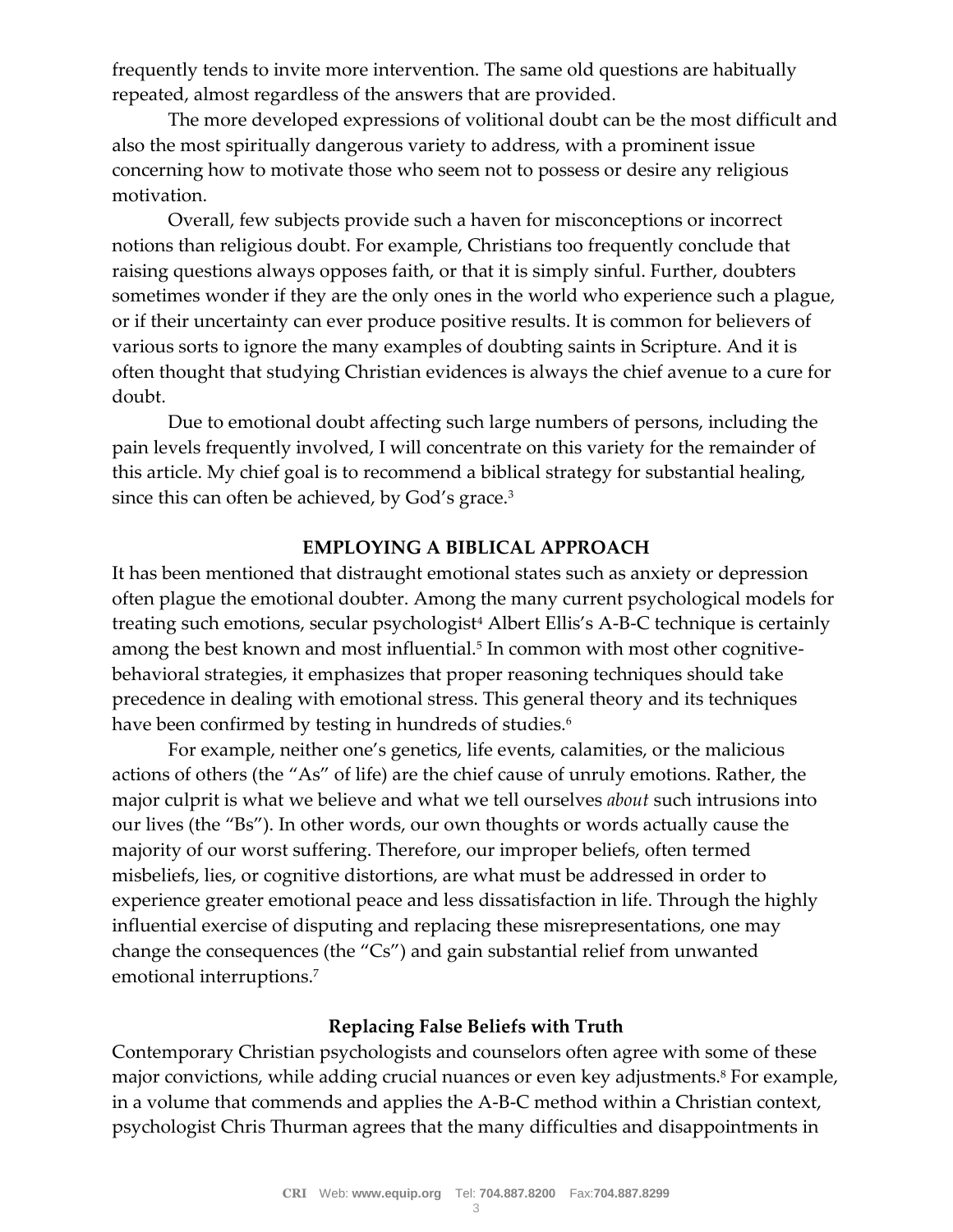our lives are *not* our chief problems. Rather, reminiscent of Ellis, he makes a strong claim: even the *majority* of our unhappiness and emotional suffering is due to the lies that we articulate to ourselves.<sup>9</sup>

For example, an emotional doubter may painfully wonder, without producing any specific reasons, "*What if* Christianity just happens to be false?" They can be challenged to produce a real problem, and reviewing specific evidences might provide a start, but their false beliefs must be confronted head-on. They need to realize that they are being illogical: mere "what ifs" are simply emotional responses, and they do not change reality. Further, they are also being inconsistent: they can respond this way to virtually any crucial area in life, including "what if" their dinner was poisoned, so why do it here? Then they must learn to repeat these and other counter-truths that show their approach to be wrong, until it becomes a habit.

Christian psychologists are sometimes blamed with teaching these theories and techniques simply because they are following the trends of their secular counterparts. So the foremost issue here concerns whether this general approach of exchanging hurtful and untrue language and actions for the truth is merely due to contemporary psychological tendencies, or if it is actually taught in Scripture. The majority of Christian counselors would argue that this is the chief approach found in God's Word.

For example, in dozens of Scripture passages, believers are commanded to cease their worry and change their downcast demeanors due to the disagreeable aspects of life, and replace these undesirable and destructive thoughts with God's truth, including prayer, worship, and meditation on such topics as God's Word, His promises, creation, miracles, and eternal life.<sup>10</sup> Many other times, God's people are commanded to reject reckless words, anxious or depressing speech and behavior, anger, complaining, envy, or other emotional fixations that lead only to heartache. In place of these practices, we are to teach truthful and uplifting notions, bringing healing and peace to both ourselves and others.<sup>11</sup> Incidentally, many of these passages are among the best samples that describe religious doubt, thereby tying together many of the ideas that we have discussed in this article.

#### **A Heavenly Replacement**

One very prominent teaching throughout Scripture permeates dozens of texts. The future eternal life of the believer, along with all its blessings, is one of the central truths that we are told should be recalled, meditated on, and remembered, instead of the daily disturbances that we constantly allow into our thinking. Paul states it so well: we are to meditate on heavenly, rather than earthly, things (Col. 3:2–4). In keeping with one of our primary themes throughout, Paul adds in the same context that we should not lie, because we have changed our thinking and actions (3:9–10).

Jesus taught that anxious emotions both fail to provide for our deepest needs and ignore God's gracious provisions. Instead, we should purposely ponder heavenly treasures in place of earthly concerns, by single-mindedly seeking God (Matt. 6:19–34). By specifically replacing the earthly anxiety with a mind set on our heavenly blessings, we thereby have comparatively less to be concerned about, for our eternal treasures are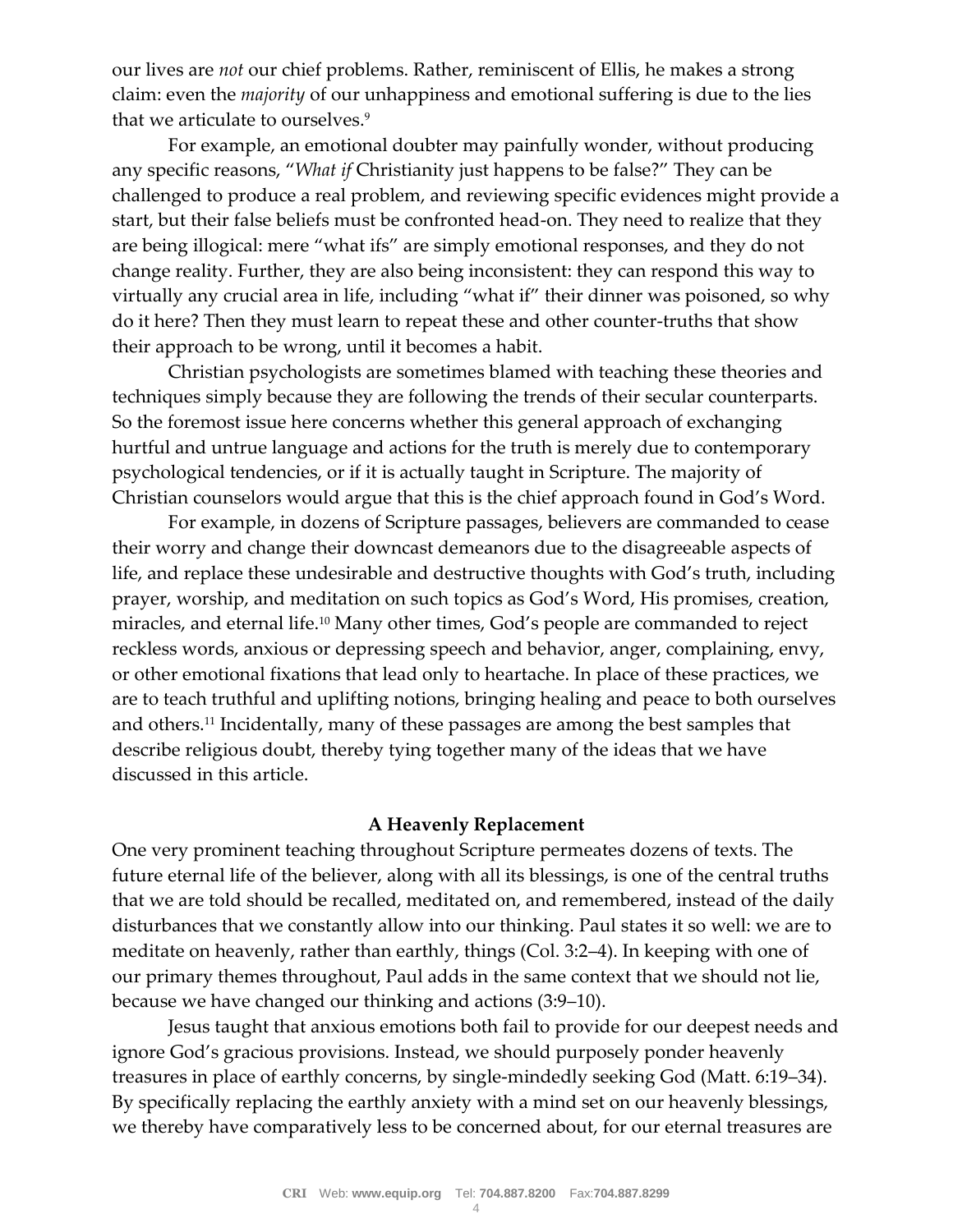not to be found in this life (6:21, 24; 10:28). It is this contrast that explains the "therefore" in 6:25.

While cataloging an extended and famous list of sins (Rom. 1:21–32), Paul gave a stern warning that some had traded God's truth for lies (1:25). In sharp contrast, the apostle implored believers to pursue a different route: both to think and to behave differently, altering their minds by changing their thinking (Rom. 12:1–2). One reason for this changed thinking is that the present suffering was not worth comparing to the blessings of eternity (8:18). We have already seen that Paul's idea of altering our mindset to a heavenly context includes not lying, for we are transformed (Col. 3:1–10). But in still another passage, Paul provides his clearest teaching on replacing our emotional misbeliefs with God's truth.

### **Paul's Four Remedies for Anxiety**

The Greek text in Philippians 4:6–9 specifies that Paul's readers were currently experiencing anxious states of mind (v. 6), so the apostle outlined several paths for breaking this painful thinking. His recommendations are liberating for treating the emotional variety of doubt that manifests fear regarding the topics already mentioned. Reducing or even healing these tendencies to worry would be a huge advantage in treating the emotional doubt here.

Paul's response to the Philippians' anxiety is at least fourfold. He begins by commanding that they pray and make their needs known to God (6:6). Peter helpfully provides similar but more detailed guidance to other Christians who were also experiencing anxiety, instructing them to cast these worrisome emotions on God, because He cares for them (1 Pet. 5:7).

For Paul, these prayers should also include thanksgiving to God (6:6; cf. also 1 Thess. 5:16–18; Eph. 5:19–20). Quickly thereafter, the apostle also incorporates praise as a similar component (6:8b). These practices combat emotional distress quite forcefully, like few others, and can be remarkably powerful antidotes to anxiety.

In the ultimate "cognitive" passage, Paul commands his readers to exchange the thinking that encouraged their current anxiety-driven emotions in the first place for God- honoring thoughts (6:8). The Greek term translated "think" indicates a prolonged and single-minded habit that is perhaps best translated as "meditate" (NKJV). Thus, believers were to concentrate deeply and steadily, meditating on God's truths, internalizing topics such as scriptural teaching on God's promises, answered prayer, and eternity, instead of the constant ruminations that led to their anxiety.

Lastly, Paul encourages an additional, behavioral component: we need to habitually practice these ideas (6:9). Why does he say this? As C. S. Lewis so fittingly reminds us with a crucial insight, we dare not conclude that Christian truths will automatically remain perched clearly in our minds, just as we first heard and believed them: "Consequently one must train the habit of Faith....make sure that...some of its main doctrines shall be deliberately held before your mind for some time every day. That is why daily prayers and religious reading and church-going are necessary parts of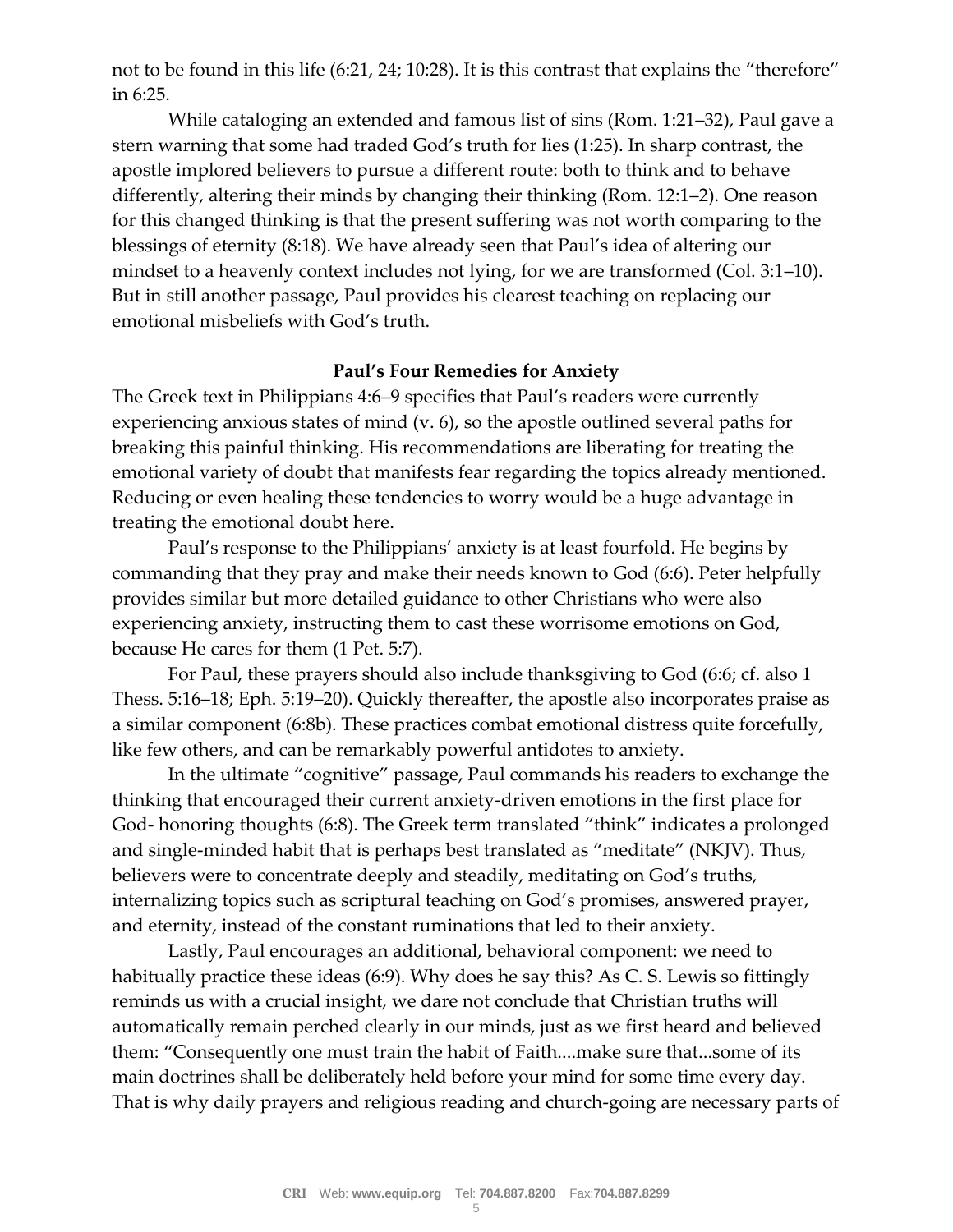the Christian life....Neither this belief nor any other will automatically remain alive in the mind. It must be fed."<sup>12</sup>

It is much more likely that, without practice, we will indeed lapse into our old ways of thinking. It's much easier to do so because it's simply who we are apart from Christ.

It does not follow from Paul's detailed pastoral advice regarding anxiety, however, that these four commands must always be practiced together, as a unit, or in precisely the same order. Other passages encourage similar moves, as we have seen in the many texts listed in the notes, and sometimes the advice occurs as a single antidote, or sometimes it involves other practices beyond these that Paul mentions here.

## **APPLYING PAUL'S INSTRUCTIONS TO EMOTIONAL DOUBT**

How may Paul's cognitive and behavioral applications be more specifically applied to the sort of religious doubt that I have described in this article? It was suggested that this approach might provide a pastoral or personal model for treating doubts that are based on anxious uncertainties, or perhaps those stemming from other sorts of potent emotions, as well. Along similar lines, we might recall that some of the other biblical texts I listed provide similar advice for counteracting sadness, despair, anger, and so on. Here we may be addressing the heart of emotional uncertainty from a pastoral and biblical perspective.

Some doubters may be better at praying their worries away, giving them to God in prayer and trusting Him with them, as both Paul and Peter command. Many folks have discovered that past occasions of trusting God with their personal issues have built a foundation from which they can more easily abandon their ever-present concerns to the Lord once again. Sometimes, it all just seems to "click." Other cognitive strategies may buttress the prayer, providing excellent reinforcements here.

Praise and thanksgiving are among the most powerful tools for reorienting our thinking to God's eternal perspective, and personal testimonies from hurting persons indicate that these disciplines can provide almost immediate relief from one's doubts. While lecturing on this subject on dozens of occasions, I usually ask for spontaneous responses from the members of the crowd regarding what happens when they practice praise or worship to God during even intense emotional states of mind. I am most interested when this occurs *during* periods of doubt.

The immediate, unrehearsed response is that, in any of several ways, the doubt lessens. I start hearing comments shouted out such as, "The pain begins to lessen almost immediately," or, "I am able to change the subject for a time without the doubts returning—until I insist on thinking `What if' again!" Sometimes I hear, "All of a sudden, the problems seem miniscule," or even, "I forgot what I was all worked up about!" My favorite comment is, "I begin to look beyond my issues to life as a whole, and I see them from God's viewpoint."

The repeated commands of Paul and other biblical writers to substitute God's truth and promises in place of our emotions is perhaps the strongest weapon of all.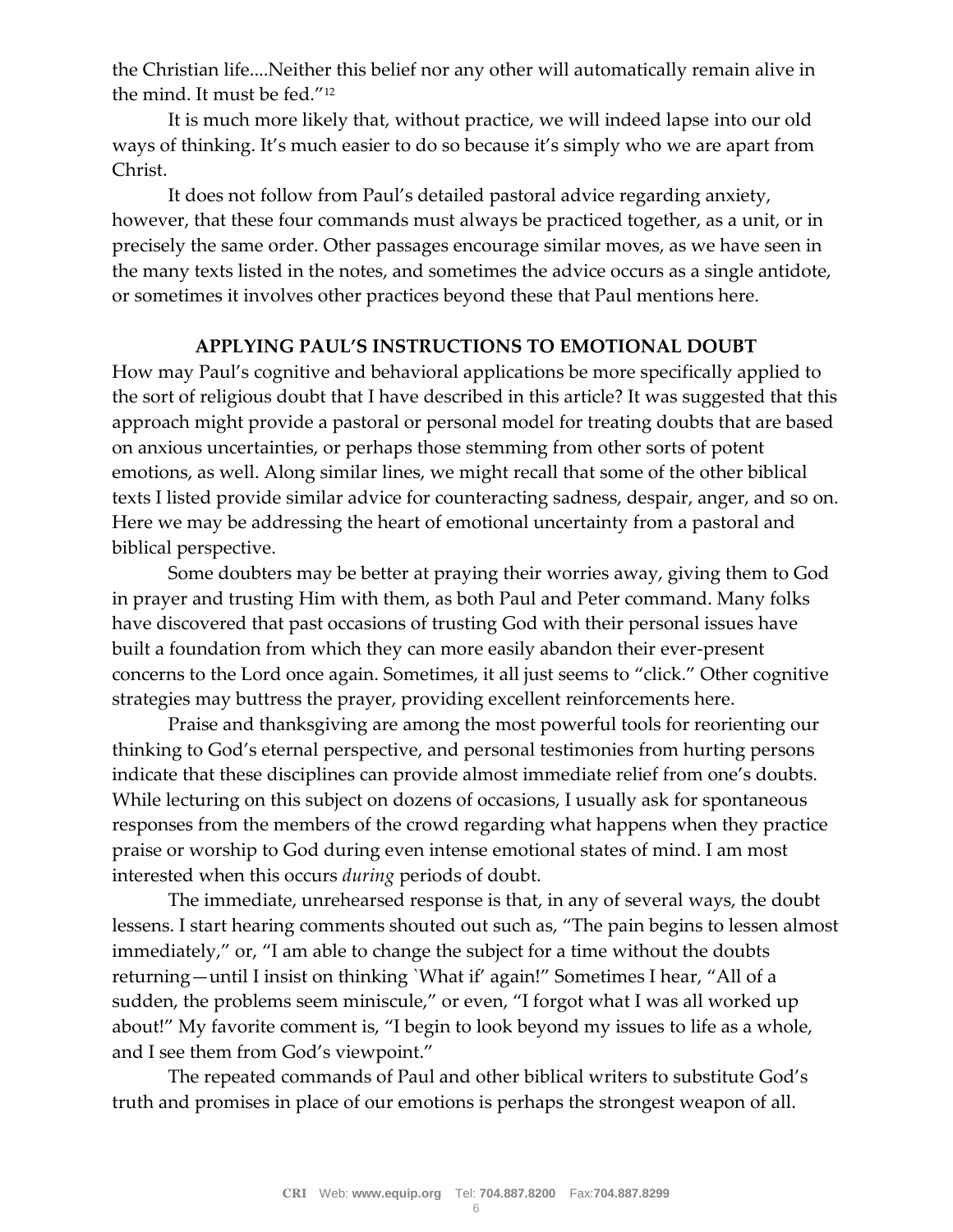Christian counselors report that changing our thinking by arguing against the misbeliefs can root out the very causes of religious doubt.

Paul's fourth command about practice is also essential. The best time to do so is precisely while our doubt is rampant. The next most helpful time is when we are *not* suffering. Preventative therapy can insure that doubt's weeds will not ruin life's lawn.

### **GOD'S PROVEN PRESCRIPTION**

What powerful tools God places at our disposal, free of charge! They are indeed liberating. Perhaps that's why God talks so much in His Word about praise and thanksgiving— He does not need it, but we certainly do. Long-time healing often depends on our continually practicing the proper responses until they become regular habits. We know we are changing when we begin thinking the proper responses even before we are aware that we are doing it.

These practices can really work! In hundreds of discussions with religious doubters, I am told regularly that when spiritual disciplines and techniques like these are applied, the religious doubt usually subsides, sometimes very quickly. Conversely, when nothing is done, the doubt inevitably still remains.

To be sure, the key is not some hocus pocus or the specific implementation of some rote 1, 2, 3–step formula, as we have already seen. Changing hearts is God's business (Phil. 1:6), through His power and the application of His spiritual weapons (2 Cor. 10:3–4). God accomplishes the actual change, for the power and directions are His, even though we are called to be obedient and act (Gal. 5:19–26; 2 Pet. 1:3–11).

Emotional religious doubt is very widespread and is often quite painful. While it is sometimes difficult to eliminate entirely, due to additional health, genetic, or personality factors, its affects can very often be tremendously reduced. The biblical key is the habitual application of spiritual disciplines and principles to our mistaken thinking and behavior.

**Gary R. Habermas**, Ph.D., is Distinguished Research Professor and Chair of the Department of Philosophy at Liberty University. He has authored or coauthored more than three dozen books and has been a visiting professor at more than a dozen graduate schools.

#### **NOTES**

- 1 Jennifer Michael Hecht, *Doubt: A History* (New York: Harper Collins, 2003).
- 2 It should be noted carefully that I am neither a psychiatrist, a psychologist, nor a professional counselor. My comments here fall into the realm of a veteran doubter and long-time observer who is attempting to give some biblical, pastoral, or just plain friendly advice.
- 3 Many more descriptions, suggestions, and other details may be found in Gary R. Habermas, *The Thomas Factor: Using Your Doubts to Grow Closer to God* (Nashville: Broadman and Holman, 1998) and *Dealing with Doubt* (Chicago: Moody, 1990). Both texts are available without charge at www.garyhabermas.com.
- 4 I mention this because there are significant differences between secular and Christian psychological positions and advice. For example, see the sources in endnote eight for comparison.